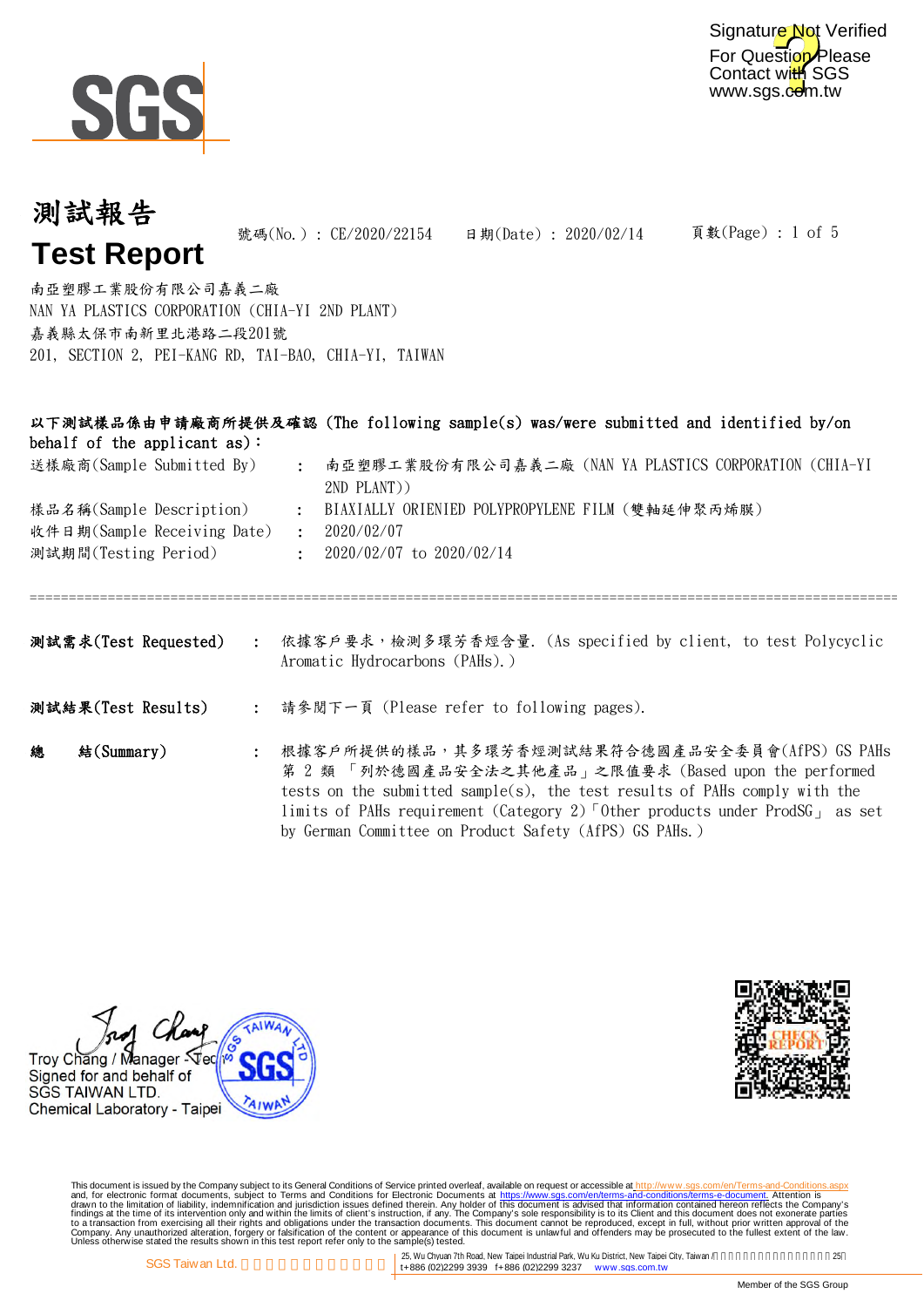

NAN YA PLASTICS CORPORATION (CHIA-YI 2ND PLANT) 嘉義縣太保市南新里北港路二段201號 201, SECTION 2, PEI-KANG RD, TAI-BAO, CHIA-YI, TAIWAN 南亞塑膠工業股份有限公司嘉義二廠

### 測試結果(Test Results)

測試部位(PART NAME) No.1 : 透明塑膠膜 (TRANSPARENT PLASTIC FILM)

| 測試項目<br>(Test Items)                                                                                   |                 | 测試方法<br>(Method)                                | <b>MDL</b> | 結果<br>(Result) |
|--------------------------------------------------------------------------------------------------------|-----------------|-------------------------------------------------|------------|----------------|
|                                                                                                        | $(\text{Unit})$ |                                                 |            | No.1           |
| 多環芳香烴 / Polycyclic Aromatic Hydrocarbons<br>(PAHs)                                                     |                 |                                                 |            |                |
| 苊 / Acenaphthene $(CAS No. : 83-32-9)$                                                                 |                 |                                                 | 0.2        | n. d.          |
| 苊烯 / Acenaphthylene (CAS No.: 208-96-8)                                                                |                 |                                                 | 0.2        | n. d.          |
| 蔥 / Anthracene (CAS No.: 120-12-7)                                                                     |                 |                                                 | 0.2        | n. d.          |
| 苯駢蒽 / Benzo[a]anthracene (CAS No.: 56-55-3)                                                            |                 |                                                 | 0.2        | n. d.          |
| 苯駢(a)芘 / Benzo[a]pyrene (CAS No.: 50-32-8)                                                             |                 |                                                 | 0.2        | n. d.          |
| 苯(b)苯騈芴 / Benzo[b]fluoranthene (CAS No.: 205-99-2)                                                     |                 |                                                 | 0, 2       | n. d.          |
| 苯駢芘 / Benzo[g, h, i]perylene (CAS No.: 191-24-2)<br>苯駢(k)螢蒽 / Benzo[k]fluoranthene (CAS No.: 207-08-9) |                 | 参考AfPS GS 2014:01 PAK方法,<br>以氣相層析/質譜儀檢測. / With | 0.2        | n. d.          |
|                                                                                                        |                 |                                                 | 0.2        | n. d.          |
| Chrysene $(CAS No. : 218-01-9)$                                                                        |                 |                                                 | 0, 2       | n. d.          |
| 二苯駢蒽 / Dibenzo[a, h]anthracene (CAS No.: 53-70-3)                                                      | mg/kg           | reference to AfPS GS 2014:01                    | 0.2        | n. d.          |
| 苯駢苊 / Fluoranthene (CAS No.: 206-44-0)                                                                 |                 | PAK method. Analysis was                        | 0.2        | n. d.          |
| 芴 / Fluorene (CAS No.: 86-73-7)                                                                        |                 | performed by GC/MS.                             | 0, 2       | n. d.          |
| 茚酮芘 / Indeno[1, 2, 3-c, d] pyrene (CAS No.: 193-39-5)                                                  |                 |                                                 | 0.2        | n. d.          |
| 茶 / Naphthalene (CAS No. : 91-20-3)                                                                    |                 |                                                 | 0.2        | n. d.          |
| $#$ / Phenanthrene (CAS No.: 85-01-8)                                                                  |                 |                                                 | 0.2        | n. d.          |
| 芘 / Pyrene (CAS No.: $129-00-0$ )                                                                      |                 |                                                 | 0.2        | n. d.          |
| 苯(j)苯駢芴 / Benzo[j]fluoranthene (CAS No.: 205-82-3)                                                     |                 |                                                 | 0, 2       | n. d.          |
| 苯騈(e)芘 / Benzo[e]pyrene (CAS No.: 192-97-2)                                                            |                 |                                                 | 0, 2       | n. d.          |
| 多環芳香烴18項總和 / Sum of 18 PAHs                                                                            |                 |                                                 |            | n. d.          |

#### 備註(Note):

- 1. mg/kg = milligram per kilogram
- 2. MDL = Method Detection Limit (方法偵測極限值)
- 3. n.d. = Not Detected (未檢出)
- 4. "-" = Not Regulated (無規格值)

This document is issued by the Company subject to Terms and Conditions of Service printed overleaf, available on request on electronic forms. asponsible to the Seneral Conditions for Electronic Documents at https://www.sgs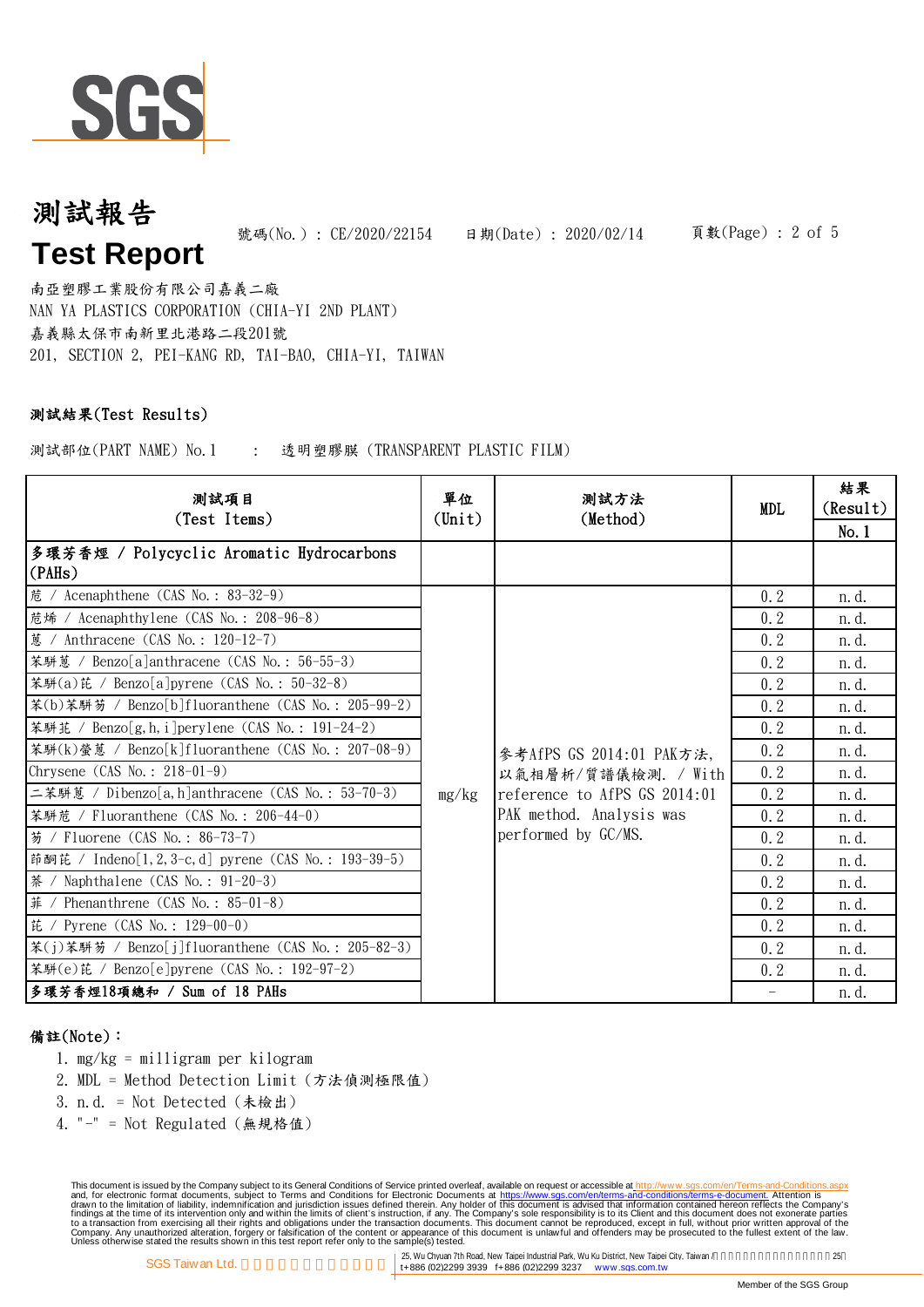

NAN YA PLASTICS CORPORATION (CHIA-YI 2ND PLANT) 嘉義縣太保市南新里北港路二段201號 201, SECTION 2, PEI-KANG RD, TAI-BAO, CHIA-YI, TAIWAN 南亞塑膠工業股份有限公司嘉義二廠

#### 德國產品安全委員會(AfPS) GS PAHs 要求 / AfPS (German commission for Product Safety): GS PAHs requirements

|                                   | 第1類(Category 1)                                                                                                       |                                                                                                                                                                                                     | 第2類(Category 2)                                         | 第3類(Category 3)                                                                                                                                                                                      |                                                         |  |
|-----------------------------------|-----------------------------------------------------------------------------------------------------------------------|-----------------------------------------------------------------------------------------------------------------------------------------------------------------------------------------------------|---------------------------------------------------------|------------------------------------------------------------------------------------------------------------------------------------------------------------------------------------------------------|---------------------------------------------------------|--|
| 項目<br>(Parameter)                 | 意圖放入嘴內的材料<br>或玩具會與皮膚有所<br>接觸(超過30秒).<br>(Material indented<br>to be put in the<br>mouth or toys with<br>intended skin | 不屬於第1類的材料並可預見與皮膚<br>接觸逾30秒(長期或經常與皮膚接<br>觸). (Materials not falling<br>under category 1 with<br>foreseeable contact to skin for<br>longer than 30 seconds (long-<br>term skin or frequent contact).) |                                                         | 可預見與皮膚接觸短於30秒(短期與<br>皮膚接觸), 以及不屬於第1類或第2<br>類的材料. (Materials not falling<br>under category $1$ or $2$ with<br>foreseeable contact to skin for<br>less than 30 seconds (short-<br>term skin contact).) |                                                         |  |
|                                   | contact (longer<br>than $30 s)$ .)                                                                                    | 列於2009/48/EC<br>之玩具(Tov<br>under<br>2009/48/EC)                                                                                                                                                     | 列於德國產品安全<br>法之其他產品<br>(Other products)<br>under ProdSG) | 列於2009/48/EC<br>之玩具 (Toy<br>under<br>2009/48/EC)                                                                                                                                                     | 列於德國產品安全<br>法之其他產品<br>(Other products)<br>under ProdSG) |  |
| Naphthalene                       | $\langle 1$                                                                                                           |                                                                                                                                                                                                     | $\langle 2$                                             |                                                                                                                                                                                                      | $\langle 10$                                            |  |
| Acenaphthylene                    |                                                                                                                       |                                                                                                                                                                                                     |                                                         |                                                                                                                                                                                                      |                                                         |  |
| Acenaphthene                      |                                                                                                                       |                                                                                                                                                                                                     |                                                         |                                                                                                                                                                                                      |                                                         |  |
| Fluorene                          |                                                                                                                       |                                                                                                                                                                                                     |                                                         |                                                                                                                                                                                                      |                                                         |  |
| Phenanthrene                      | $\langle 1 \text{ Sum}$                                                                                               | $< 5$ Sum                                                                                                                                                                                           | $< 10$ Sum                                              | $\leq 20$ Sum                                                                                                                                                                                        | $< 50$ Sum                                              |  |
| Anthracene                        |                                                                                                                       |                                                                                                                                                                                                     |                                                         |                                                                                                                                                                                                      |                                                         |  |
| Fluoranthene                      |                                                                                                                       |                                                                                                                                                                                                     |                                                         |                                                                                                                                                                                                      |                                                         |  |
| Pyrene                            |                                                                                                                       |                                                                                                                                                                                                     |                                                         |                                                                                                                                                                                                      |                                                         |  |
| Benzo[a]anthracene                | $\langle$ 0.2                                                                                                         | $\langle$ 0.2                                                                                                                                                                                       | $\langle$ 0.5                                           | $\langle$ 0.5                                                                                                                                                                                        | $\langle 1$                                             |  |
| Chrysene                          | $\langle 0.2$                                                                                                         | $\langle 0.2$                                                                                                                                                                                       | $\langle 0.5$                                           | $\langle$ 0.5                                                                                                                                                                                        | $\langle 1$                                             |  |
| Benzo[b]fluoranthene              | $\langle$ 0.2                                                                                                         | $\langle$ 0.2                                                                                                                                                                                       | $\langle 0.5$                                           | $\langle$ 0.5                                                                                                                                                                                        | $\langle 1$                                             |  |
| Benzo[j]fluoranthene              | $\langle 0.2$                                                                                                         | $\langle 0.2$                                                                                                                                                                                       | $\langle 0.5$                                           | $\langle$ 0.5                                                                                                                                                                                        | $\langle 1$                                             |  |
| $Benzo[k]$ fluoranthene           | $\langle 0, 2 \rangle$                                                                                                | $\langle 0, 2 \rangle$                                                                                                                                                                              | $\langle 0.5$                                           | $\langle 0.5$                                                                                                                                                                                        | $\langle 1$                                             |  |
| Benzo[a]pyrene                    | $\langle$ 0.2                                                                                                         | $\langle 0.2$                                                                                                                                                                                       | $\langle 0.5$                                           | $\langle$ 0.5                                                                                                                                                                                        | $\langle 1$                                             |  |
| Benzo[e]pyrene                    | $\langle 0.2$                                                                                                         | $\langle 0.2$                                                                                                                                                                                       | $\langle 0.5$                                           | $\langle 0.5$                                                                                                                                                                                        | $\langle 1$                                             |  |
| $Indeno[1, 2, 3-c, d]$ pyrene     | $\langle 0, 2 \rangle$                                                                                                | $\langle 0.2$                                                                                                                                                                                       | $\langle 0.5$                                           | $\langle 0.5$                                                                                                                                                                                        | $\langle 1$                                             |  |
| Dibenzo[a, h]anthracene           | $\leq 0.2$                                                                                                            | $\langle 0.2$                                                                                                                                                                                       | $\langle 0.5$                                           | $\langle 0.5$                                                                                                                                                                                        | $\langle 1$                                             |  |
| $\text{Benzo}[g, h, i]$ pery lene | $\langle 0, 2 \rangle$                                                                                                | $\langle 0.2$                                                                                                                                                                                       | $\langle 0.5$                                           | $\langle 0.5$                                                                                                                                                                                        | $\langle 1$                                             |  |
| 18項PAH總濃度<br>(Sum of 18 PAH)      | $\langle 1$                                                                                                           | $\leq 5$                                                                                                                                                                                            | $\langle 10$                                            | $\langle 20$                                                                                                                                                                                         | < 50                                                    |  |

單位(Unit):mg/kg

This document is issued by the Company subject to Terms and Conditions of Service printed overleaf, available on request on electronic forms. asponsible to the Seneral Conditions for Electronic Documents at https://www.sgs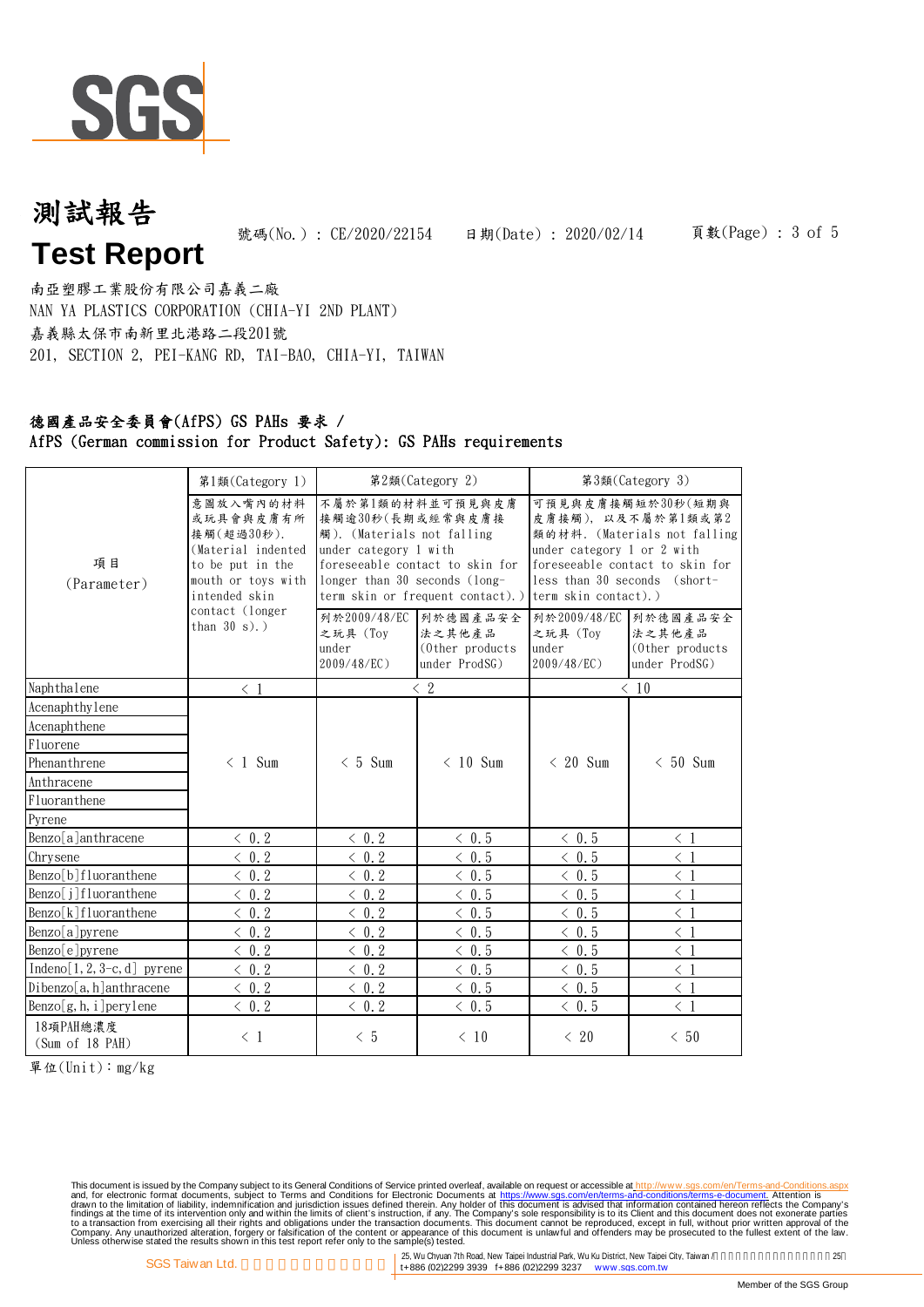

#### 頁數(Page) : 4 of 5

NAN YA PLASTICS CORPORATION (CHIA-YI 2ND PLANT) 嘉義縣太保市南新里北港路二段201號 201, SECTION 2, PEI-KANG RD, TAI-BAO, CHIA-YI, TAIWAN 南亞塑膠工業股份有限公司嘉義二廠

#### 多環芳香烴分析流程圖 **/ Analytical flow chart - PAHs (Polycyclic Aromatic Hydrocarbons)**

- 測試人員:涂雅芩 / Technician: Yaling Tu
- 測試負責人:張啟興 / Supervisor: Troy Chang



This document is issued by the Company subject to Terms and Conditions of Service printed overleaf, available on request on electronic forms. asponsible to the Seneral Conditions for Electronic Documents at https://www.sgs